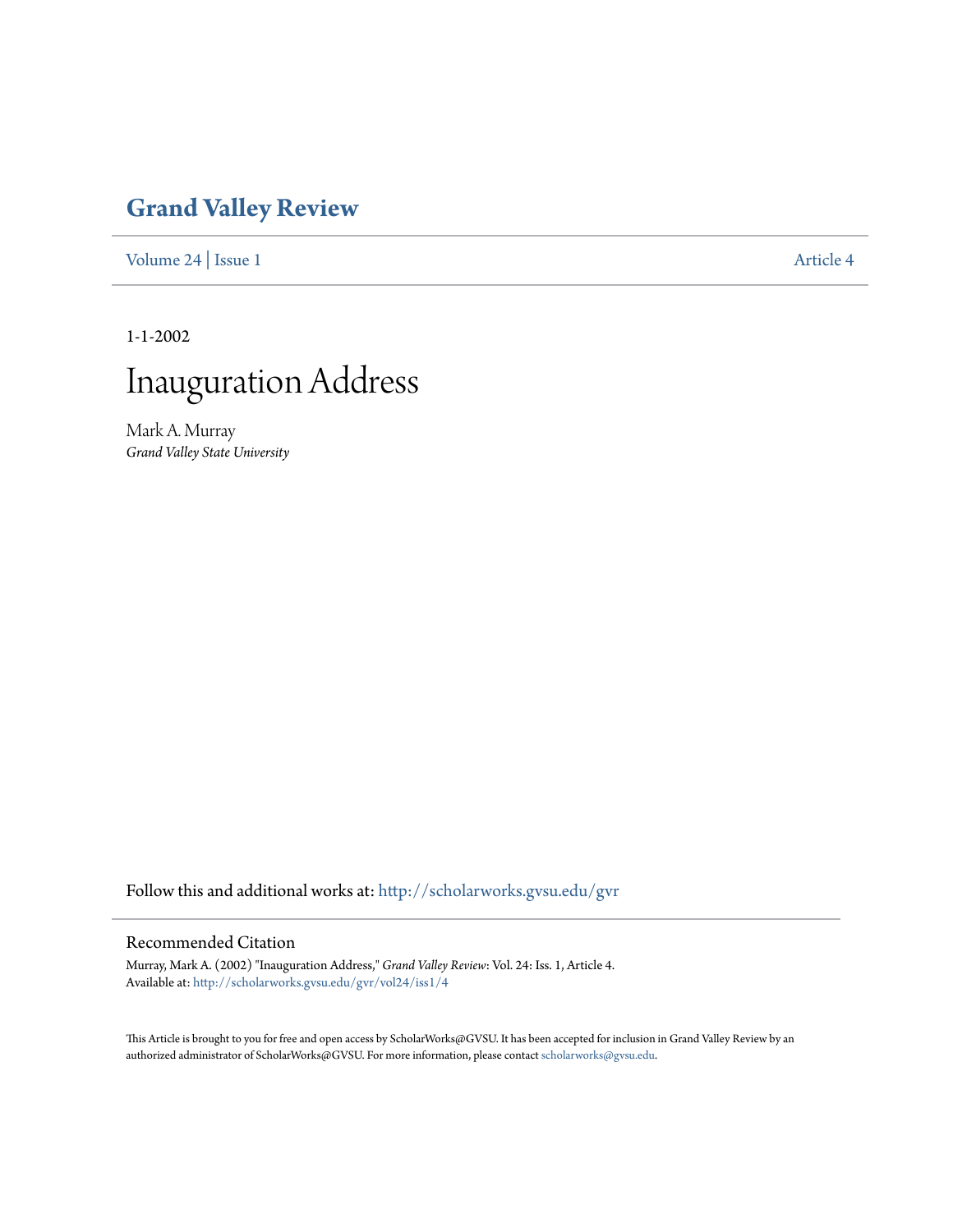*Mark A. Murray* is now the third president of Grand Valley State University.

4

## **Inauguration Address**

Thank you, Trustee Johnson, other members of the board, President Emeritus Lubbers, other participants in today's program, distinguished leaders of Michigan government, leaders of education from throughout the region and the state, and the entire Grand Valley community. It is a great honor to be here today.

I begin by solemnly pledging to fulfill my duties and responsibilities as President of Grand Valley State University by leading with full vigor, sound judgment, and respect for every member of our community. I will serve our students and advance the cause of this university with all my skills and energy.

A proper inaugural address includes a history of the university.

In that spirit, I begin. In 1800!

Thomas Jefferson is not a college—he has just been elected President.

Napoleon advances on Vienna.

Beethoven has completed his first symphony.

The Grand Rapids of today is home to a village of the Ottawa tribe.

Forty years later: 1840. So much has changed.

The industrial revolution is underway in England and America.

Michigan is now a state, though Allendale is not yet a Township.

Louis Campau, John Ball and other settlers have arrived. Grand Rapids is now a village of 1,500 people.

Ann Arbor is home to the University of Michigan.

Transcending these forty years of dramatic change, learning and discovery, personal integrity, an appreciation for different cultures, and courage prove to be essential to true progress in our communities and our world.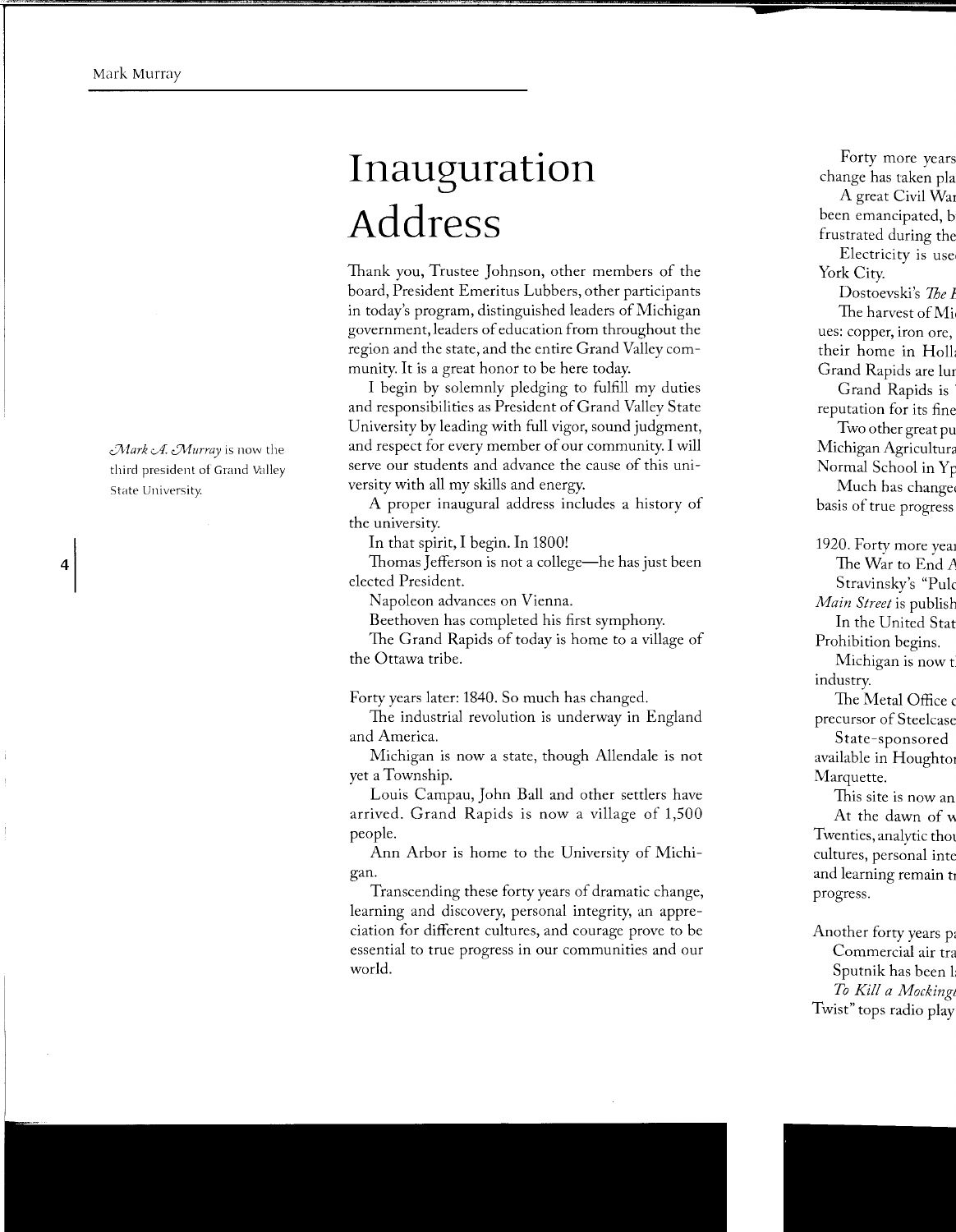Forty more years: 1880 and even more dramatic change has taken place.

A great Civil War has been fought, the slaves have been emancipated, but their hope for full freedom is frustrated during the Reconstruction Era.

Electricity is used to light some streets in New York City.

Dostoevski's *The Brothers Karamazov* is published.

The harvest of Michigan's natural resources continues: copper, iron ore, and lumber. Dutch settlers make their home in Holland, Michigan. Muskegon and Grand Rapids are lumber towns.

Grand Rapids is beginning to develop a national reputation for its fine furniture.

Two other great public colleges have been founded— Michigan Agricultural College and the Michigan State Normal School in Ypsilanti.

Much has changed again over forty years. But the basis of true progress has not.

1920. Forty more years have passed.

The War to End All Wars has been fought.

Stravinsky's "Pulcinella" debuts. Sinclair Lewis's *Main Street* is published.

In the United States women have the right to vote. Prohibition begins.

Michigan is now the undisputed center of the auto industry.

The Metal Office company has been founded—the precursor of Steelcase.

State-sponsored higher education is now also available in Houghton, Kalamazoo, Mt. Pleasant, and Marquette.

This site is now an active farm.

At the dawn of what will be called the Roaring Twenties, analytic thought, an appreciation for different cultures, personal integrity, and advances in discovery and learning remain transcendent as the source of true progress.

Another forty years pass. 1960.

Commercial air travel is common.

Sputnik has been launched.

*To Kill a Mockingbird* is published. "Let's do the Twist" tops radio play lists.

There are 85 million televisions in the United States.

Ferris State and Wayne State are now public universities.

Culminating years of hope, G. Mennen Williams signs into law the authorization for Grand Valley State College.

This site is still a farm.

The year 2000-a new millennium.

Over the past forty years a Berlin Wall has been built and torn down.

The World Wide Web has transformed communications.

Millions of young and old muggles read *Harry Potter.* 

John Lennon would have been sixty years old.

The autonomy of Michigan's universities has been reaffirmed by the state's new constitution-ensuring the continued strength of one of the nation's premier higher education systems.

Grand Valley State University is a major university in West Michigan-recognized by outside groups as "Most Wired," "Best Buy," "Best Value," "Highly Selective"-and regarded so highly by students that a period of explosive enrollment growth has occurred.

Today, nearly 20,000 students attend a university that existed only on paper forty years earlier.

Forty years: periods of profound transformations in our economy, culture and communities.

Forty years: the typical professional life ahead for one of our new graduates.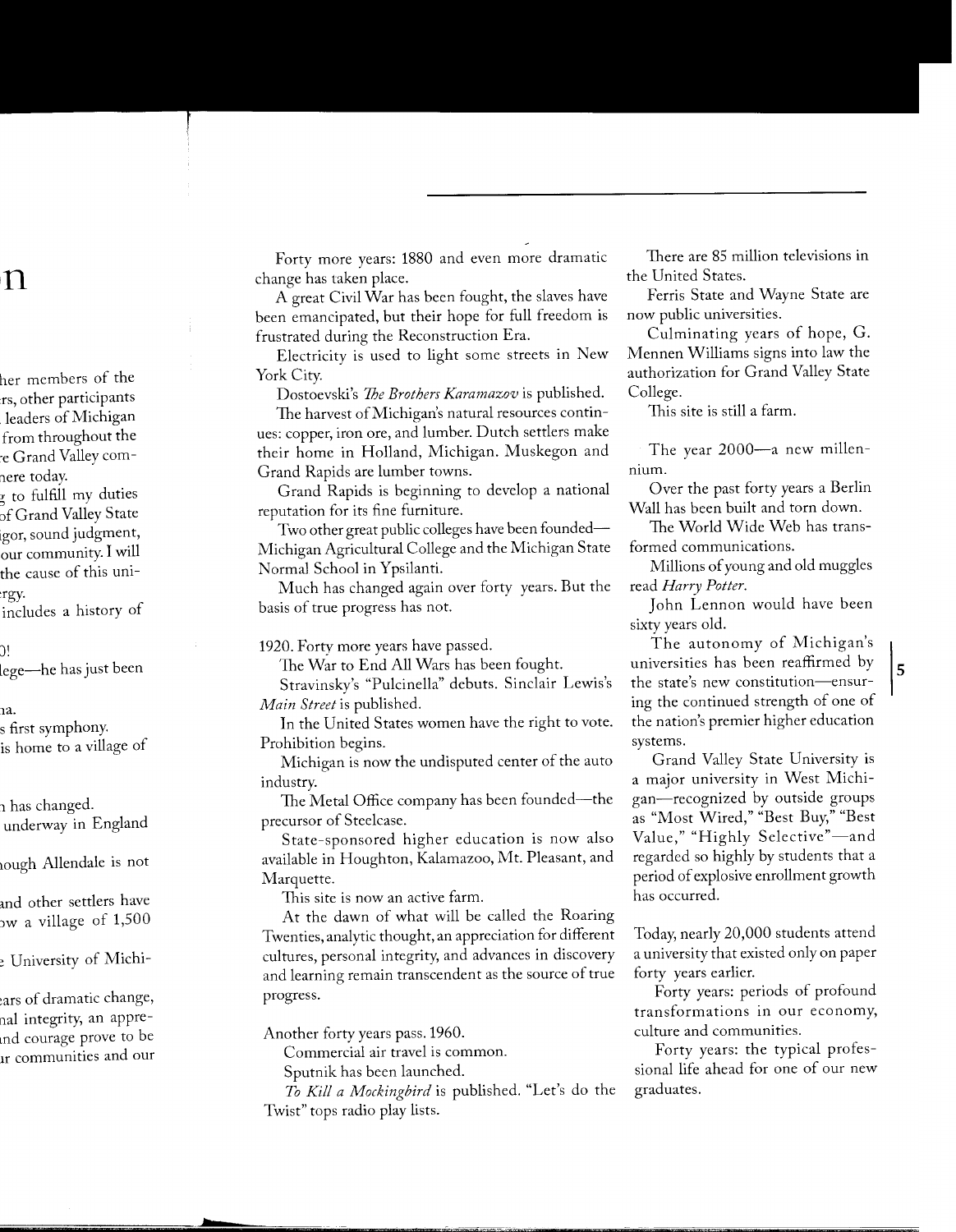Forty years: a period to come in which massive change will again occur. But what will not change is the importance of scientific discovery, integrity of character, analytic judgment, respect for other cultures, creativity and dedication to learning. They will remain essential for those who successfully lead our communities.

I took the time for this abbreviated history to ensure that we do not neglect a few obvious facts.

First, Grand Valley is a very young university. Our place in public higher education in Michigan is still emerging. We have a magnificent future to create together.

Second, dramatic change is the reality of the decades ahead and the reality facing our graduates as they begin their forty years of professional life.

Third, regardless of the pace of change, those who serve the cause of true progress will possess certain core skills and strengths. Higher education has a critical role in ensuring that our students develop these transcendent strengths.

In forty years, Grand Valley went from creation, through its time as a collection of small colleges, (Thomas Jefferson and William James Colleges will not be forgotten!), to its emergence as an outstanding comprehensive university.

We have much to be proud of.

We have defined our commitment to excellence in teaching enhanced by active scholarship, and we have pursued this commitment with countless specific actions.

Grand Valley affirms the value of a liberal arts education. And because most of our students seek to be successful in professional roles, we have developed high quality professional programs responsive to changing market needs.

Our faculty are outstanding.

We are recognized as a supportive community with abiding respect for every individual.

We are well managed—with prudent fiscal leadership.

We have had generous support from foundations, community leaders and the state in building our university.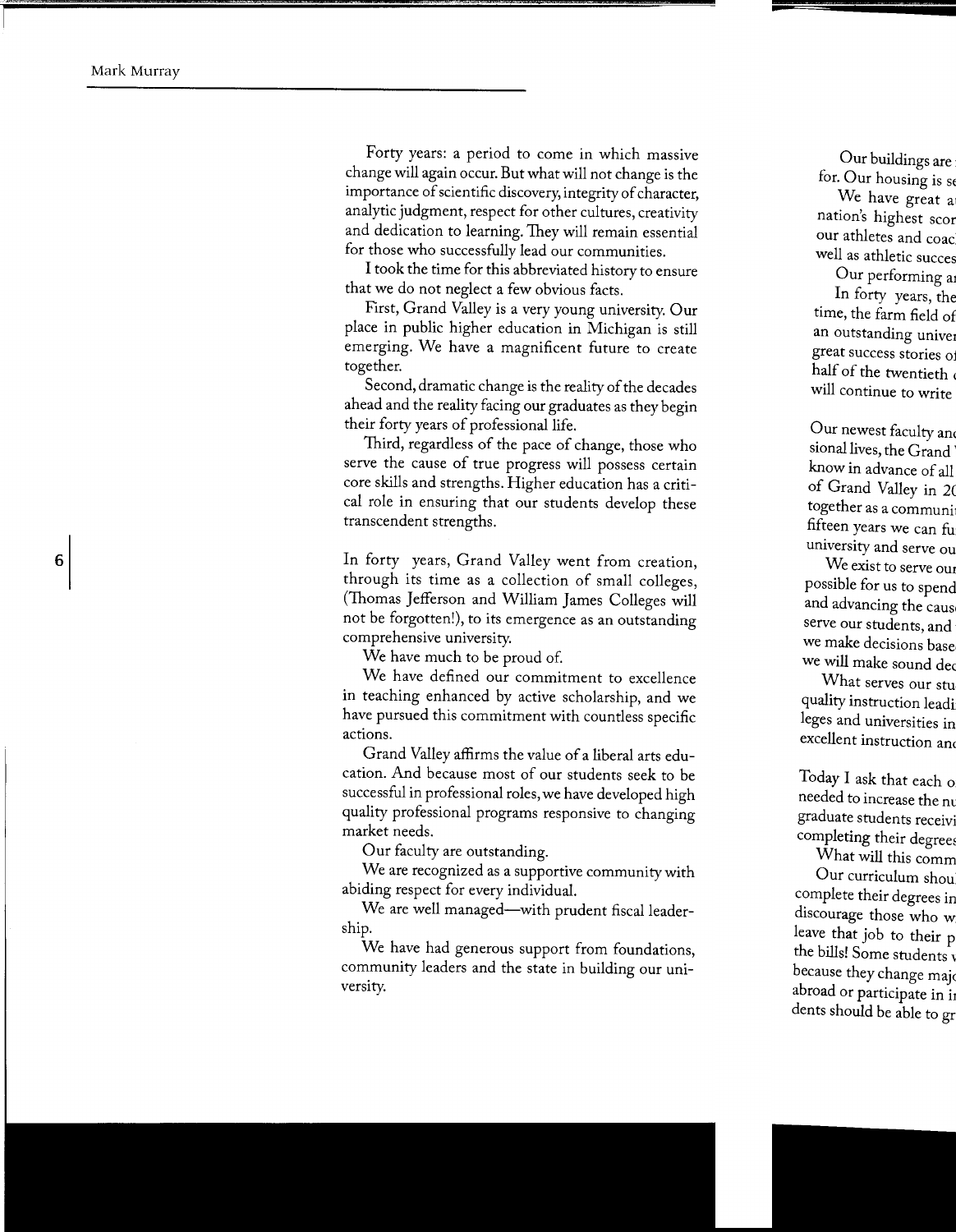Our buildings are modern, functional and well cared for. Our housing is second to none.

We have great athletic teams. Yes—we are the nation's highest scoring college football team! And our athletes and coaches are dedicated to academic as well as athletic success.

Our performing arts programs are spectacular.

In forty years, the length of one professional lifetime, the farm field of1960 has been transformed into an outstanding university. Grand Valley is one of the great success stories of higher education in the second half of the twentieth century. A success story that we will continue to write together in this new century.

Our newest faculty and staff will build, in their professional lives, the Grand Valley of2040. While we cannot know in advance of all their successes, of the greatness of Grand Valley in 2040, we know that if we work together as a community over the next five and ten and fifteen years we can further elevate the quality of our university and serve our students even better.

We exist to serve our students. Our students make it possible for us to spend our professional lives teaching and advancing the cause of learning. Our mission is to serve our students, and we can be confident that when we make decisions based on what best serves students, we will make sound decisions.

What serves our students best? I believe it is high quality instruction leading to graduation. The best colleges and universities in the nation are noted for both excellent instruction and high graduation rates.

Today I ask that each of us commit to take the steps needed to increase the number of new, full-time undergraduate students receiving an excellent education and completing their degrees.

What will this commitment involve?

Our curriculum should allow full-time students to complete their degrees in four years, but we should not discourage those who wish to take more time. We'll leave that job to their parents, or whoever is paying the bills! Some students will take more than four years because they change majors, take double majors, study abroad or participate in internships, but full-time students should be able to graduate within four years, and

the great majority of our entering fulltime freshman should complete their degrees within five or six years.

This commitment means that we all have a role in ensuring that our new full-time students graduate.

Once we accept a student into the Grand Valley community, a lifelong personal and institutional relationship should begin. This relationship is designed for academic success and personal growth. It is not simply an exchange of money for a semester's worth of educational services!

Grand Valley students must engage their education with their whole selves, and we must fully engage our students. As needs and barriers are identified, solutions must be crafted.

Our academic units must be student focused, prepared to find solutions that meet student learning needs. Their needs sometimes spill out of the neat boxes we create in our department and division structure, and the paths predefined by majors. We must be appropriately flexible and not allow institutional processes and procedures to trump legitimate student needs and interests.

We must improve academic advising. Every student should have a faculty mentor, and every student should receive clear direction about the courses required to complete their degrees. Too often we ask our faculty to meet both needs. It is time to review our delivery of academic advising to ensure its highest effectiveness.

Housing and student life must support our students. Our spectacular new living centers, and our outstanding resident and multicultural assistants have done much already to strengthen our learning community.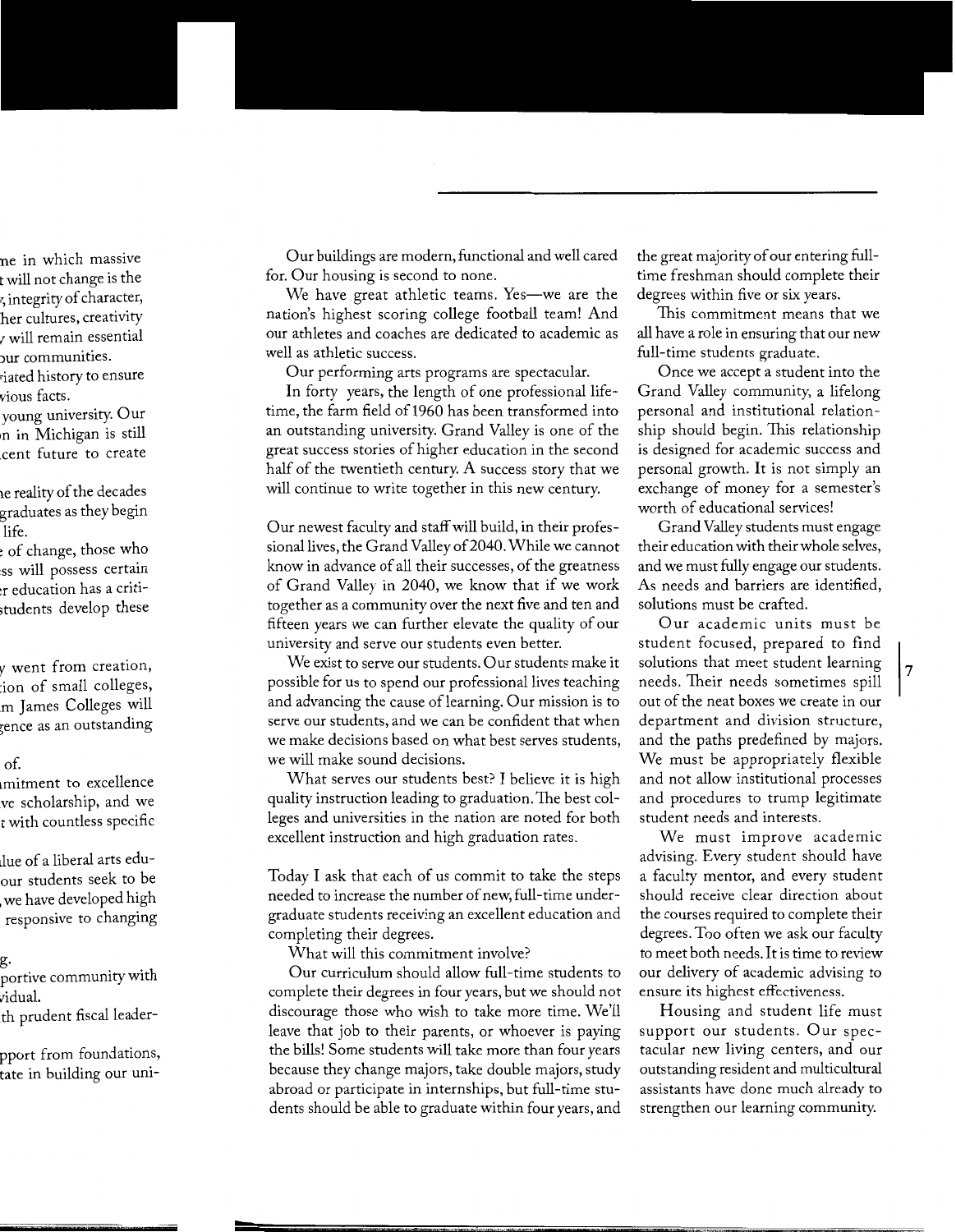These are a few of the ways we will ensure that more of our students graduate. Many other steps will emerge in the months and years ahead from the experiences and insights of students, faculty and staff. While we must be flexible about our approach, we cannot be flexible about our commitment to seeing more of our students graduate.

Our commitment to ensuring that students graduate cannot be accompanied by a reduction in standardsquite the opposite. Ever more rigorous academic programs must characterize the Grand Valley experience.

We must continue to implement the emerging best practices of teaching and learning. We must adopt consistent, simple methods to receive feedback from students and faculty about the quality of our instruction and then be willing to act on it to improve. We must find new ways to use technology as a support for learning. The letters IM don't mean "intramural" anymore!

We will continue to seek full accreditation of our programs, and we will pilot a series of consultations with leaders from other universities around the country recognized for outstanding quality. We must continue to recruit the best faculty-dedicated to scholarship and to classroom teaching. And we must find new ways to support them. Faculty are the core of our institution, the group most responsible for our successes.

We must continue to expand undergraduate research opportunities. Ever more diverse backgrounds must characterize Grand Valley students so that their learning from each other is enriched. Our new general education requirements must be carefully monitored so that our commitment to a core liberal arts education is maintained, and implemented in a manner that serves students effectively.

The goals of improving academic quality and ensuring high graduation rates are equally as true for our graduate education. We have the same obligation and the same opportunities in graduate education as in undergraduate education. For example, we should look for opportunities to selectively enhance full-time graduate programs and increase financial support for graduate students. Success in our professional graduate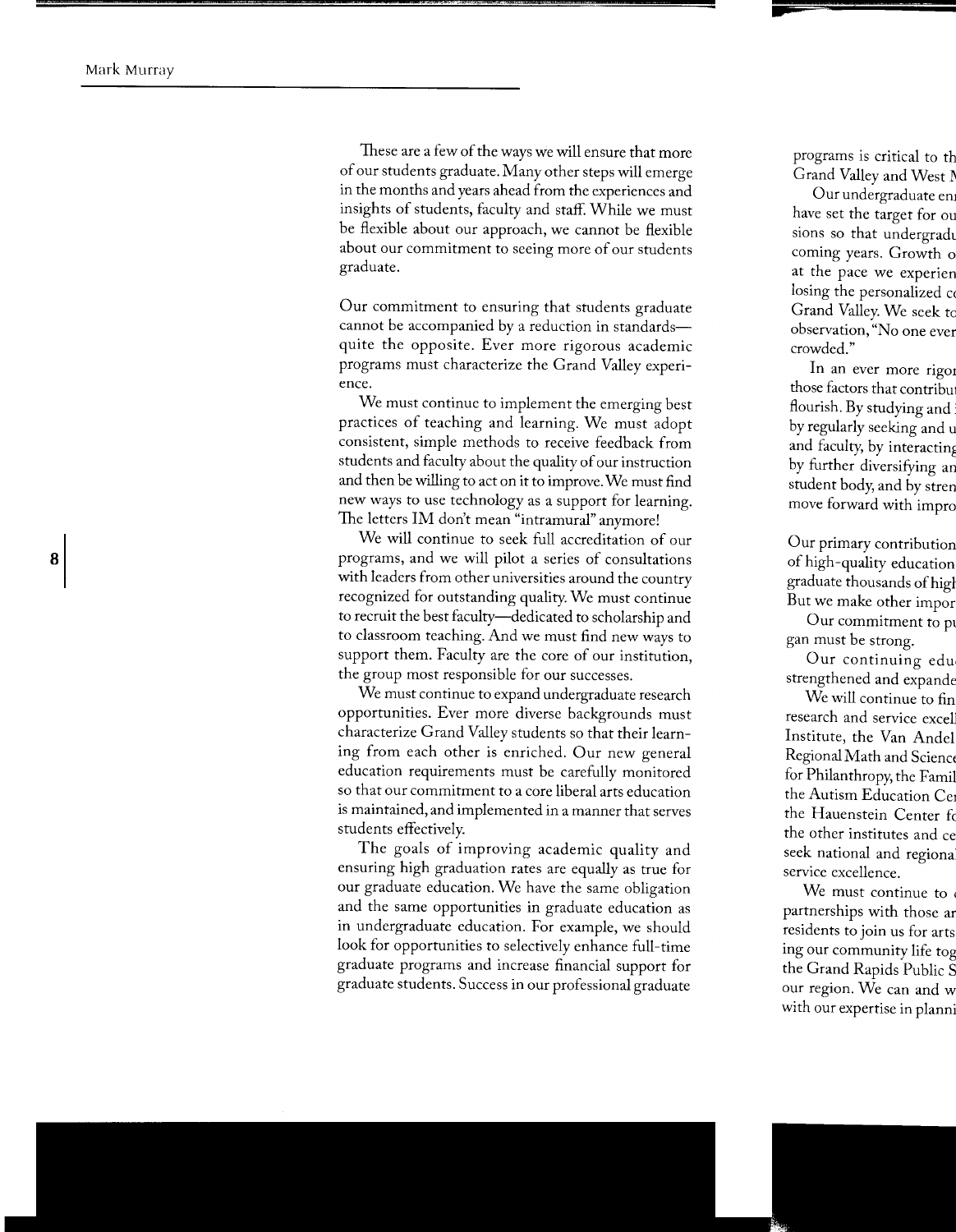programs is critical to the continued development of Grand Valley and West Michigan.

Our undergraduate enrollment growth will slow. We have set the target for our fall 2002 first-time admissions so that undergraduate enrollment stabilizes in coming years. Growth of undergraduate enrollment at the pace we experienced in the late 1990s risks losing the personalized community that distinguishes Grand Valley. We seek to avoid fulfilling Yogi Berra's observation, "No one ever goes there anymore; it is too crowded."

In an ever more rigorous academic environment, those factors that contribute to true human progress will flourish. By studying and implementing best practices, by regularly seeking and using feedback from students and faculty, by interacting with the best of our peers, by further diversifying and managing the size of our student body, and by strengthening our faculty we will move forward with improving our quality.

Our primary contribution to the region is the delivery of high-quality education for our students so that we graduate thousands of highly capable individuals a year. But we make other important contributions as well.

Our commitment to public service in West Michigan must be strong.

Our continuing education offerings must be strengthened and expanded in the years ahead.

We will continue to find selective opportunities for research and service excellence. The Water Resources Institute, the Van Andel Global Trade Center, the Regional Math and Science Center, the Johnson Center for Philanthropy, the Family Owned Business Institute, the Autism Education Center, TRIO Upward Bound, the Hauenstein Center for Presidential Studies and the other institutes and centers at Grand Valley must seek national and regional standing for research and service excellence.

We must continue to develop and maintain vital partnerships with those around us. We welcome area residents to join us for arts and cultural events enriching our community life together. We can and will help the Grand Rapids Public Schools and other schools in our region. We can and will help community groups with our expertise in planning and non-profit manage